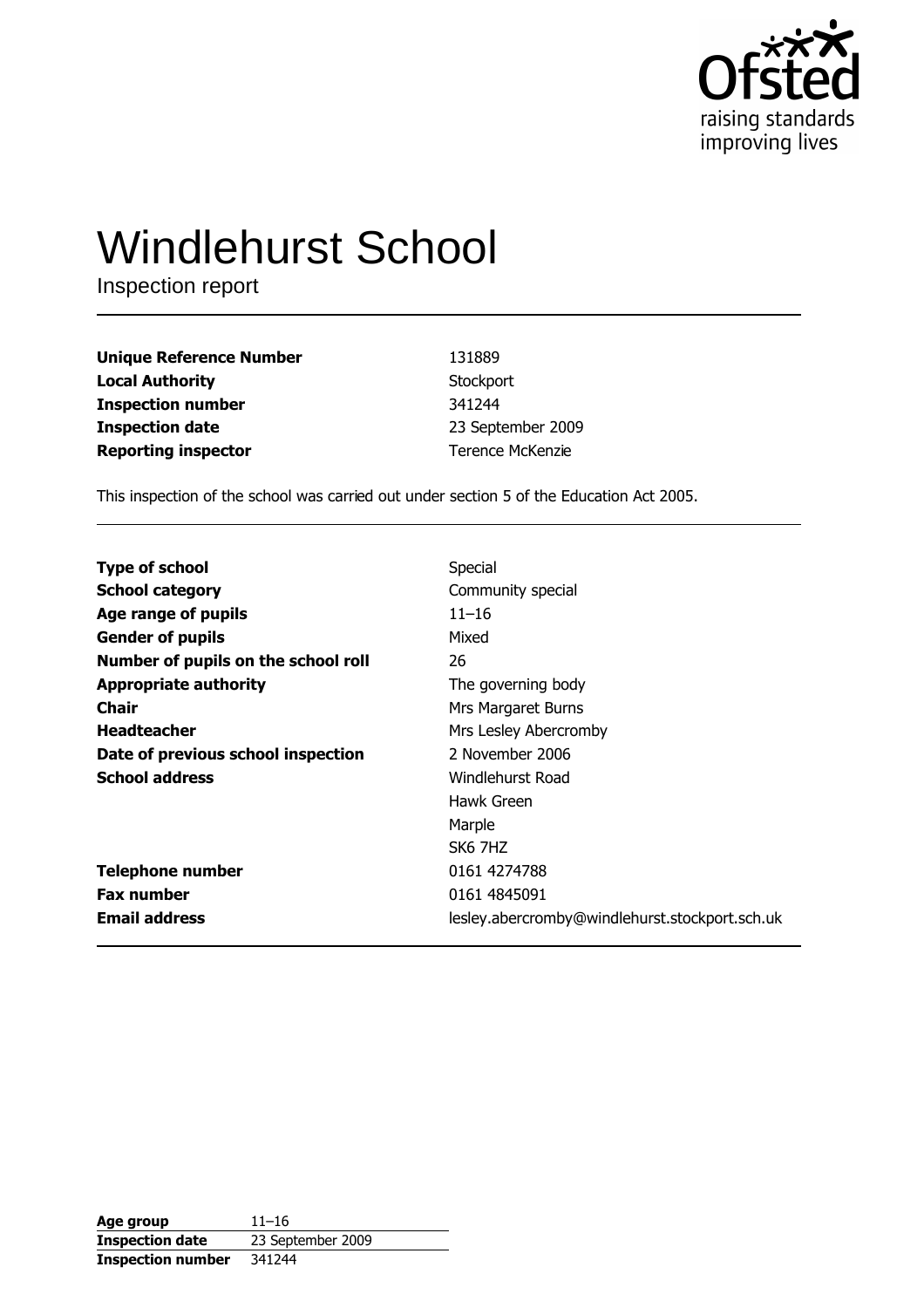The Office for Standards in Education, Children's Services and Skills (Ofsted) regulates and inspects to achieve excellence in the care of children and young people, and in education and skills for learners of all ages. It regulates and inspects childcare and children's social care, and inspects the Children and Family Court Advisory Support Service (Cafcass), schools, colleges, initial teacher training, work-based learning and skills training, adult and community learning, and education and training in prisons and other secure establishments. It rates council children's services, and inspects services for looked after children, safequarding and child protection.

Further copies of this report are obtainable from the school. Under the Education Act 2005, the school must provide a copy of this report free of charge to certain categories of people. A charge not exceeding the full cost of reproduction may be made for any other copies supplied.

If you would like a copy of this document in a different format, such as large print or Braille, please telephone 08456 404045, or email enquiries@ofsted.gov.uk.

You may copy all or parts of this document for non-commercial educational purposes, as long as you give details of the source and date of publication and do not alter the documentation in any way.

Royal Exchange Buildings St Ann's Square Manchester M2 7LA T: 08456 404045 Textphone: 0161 618 8524 E: enquiries@ofsted.gov.uk W: www.ofsted.gov.uk © Crown copyright 2009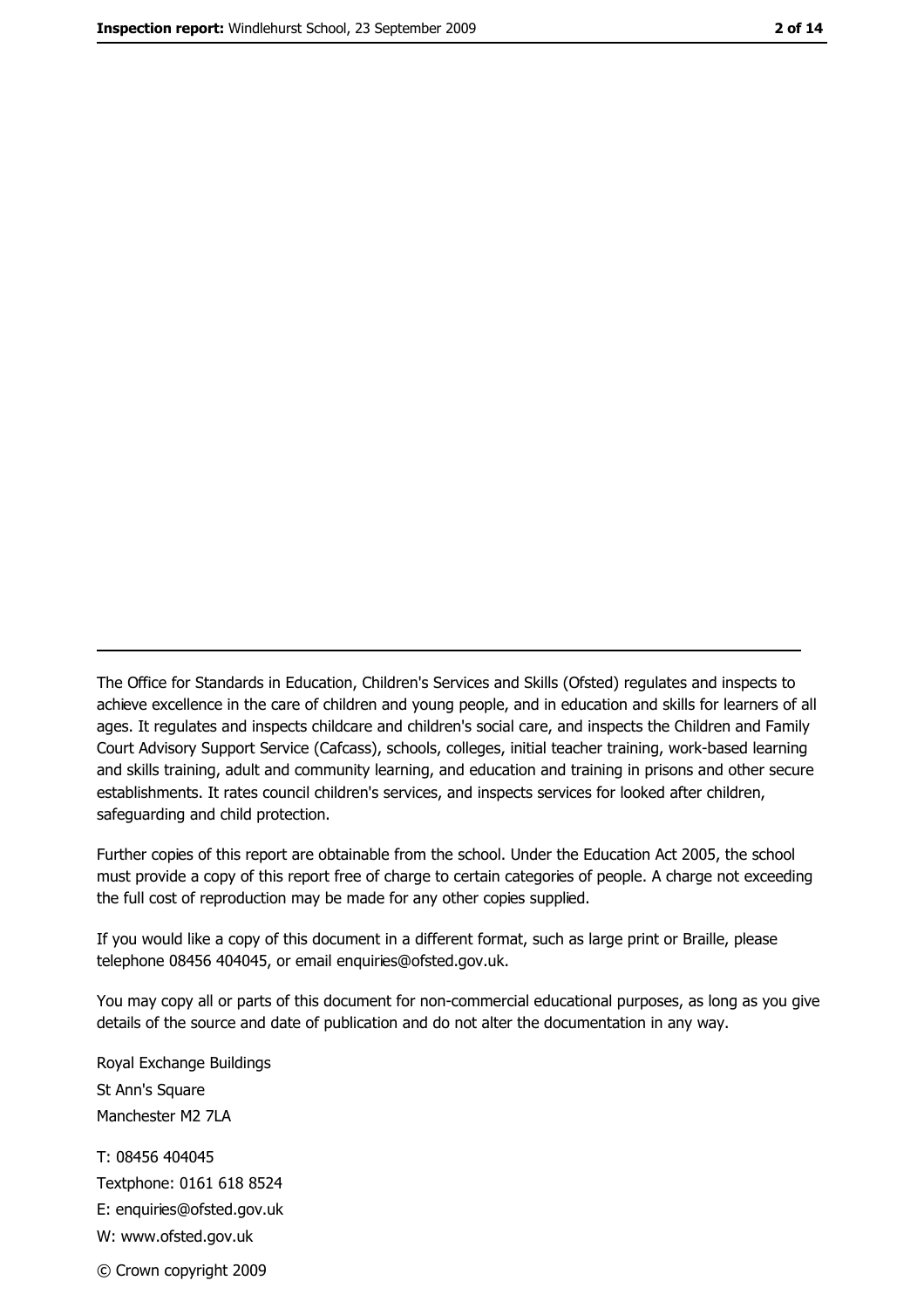# **Introduction**

This inspection was carried out by one additional inspector. The inspector visited five lessons and an assembly. He held meetings with governors, the headteacher, other staff and a group of students. He observed the school's work, looked at assessment information, the school improvement plans, safeguarding documents, key policies and eight questionnaires from parents and carers.

The inspector reviewed many aspects of the school's work. He looked in detail at the following:

 $\Box$  how well teachers plan, prepare and deliver lessons to meet the individual needs of students

 $\Box$  how well students attend and manage their behaviour at the school and college

 $\Box$  how well students contribute to the school and the community

 $\Box$  how well the school managers are making changes to improve the school.

# **Information about the school**

Windlehurst educates students with emotional, behavioural and social difficulties and currently all students are boys. Some have additional learning needs, including autistic spectrum disorders and dyslexia. The nature of their needs means that many students have missed a great deal of their education before starting at Windlehurst. Most students are entitled to free school meals and all are transported to and from school by taxi with some journeys taking more than 30 minutes. Since September 2009 the school has additionally occupied a site at Stockport College where the Key Stage 4 students are now permanently accommodated. No student speaks English as an additional language.

The previous inspection, and the subsequent monitoring visit by Ofsted in 2008, identified concerns about the school and its inadequate progress, but since then many positive changes have occurred. The governing body was reorganised in September 2008 and a new headteacher appointed in June 2009.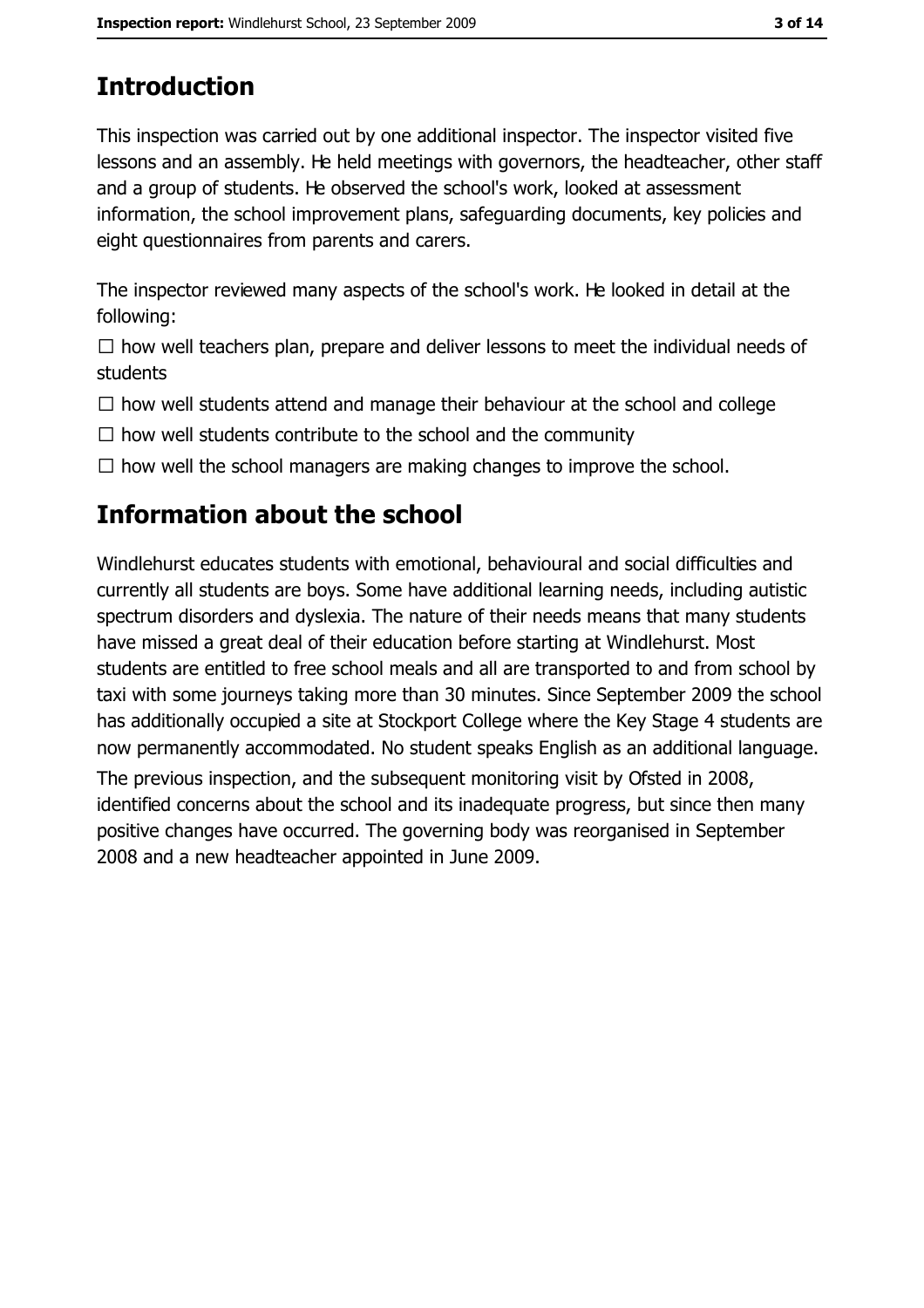# **Inspection judgements**

## Overall effectiveness: how good is the school?

#### The school's capacity for sustained improvement

## **Main findings**

Windlehurst has greatly improved under the leadership of the new headteacher and is a satisfactory and improving school. It is beginning to meet its declared aim of providing personalised learning to students and is becoming successful in encouraging most to attend school regularly and improve their behaviour. Recent changes to the curriculum and the better resources available to Key Stage 4 have enabled students to settle quickly into classes and learn effectively. Consequently, students now make more progress in lessons than they did previously. However, despite the recent improvement, students' attainment remains below the level expected nationally. Views expressed by parents and carers are supportive of the school as are those of the staff and students. Many students were keen to highlight the caring nature of the staff and the good communications that exist between school and home which are appreciated by parents and carers. One comment expressed a common view, 'Staff are very approachable and deal with concerns very quickly.'

The transfer of Key Stage 4 students to their new base in a local college has had a dramatic and positive effect on the school. These students take advantage of the college facilities and, as a result, are keener to attend. They are learning how to control their behaviour in this public environment. At the Windlehurst site, Key Stage 3 students report that they feel safer since the older students have moved base and their behaviour and attendance is also improving as a consequence. However, behaviour outside lessons is often noisy and unruly. The school helps students to develop aspects of healthy lifestyles although some parents and carers would like the school to do more in this respect. Staff are acquiring the expertise needed to reduce students' stress and anxiety when confrontations arise.

The school has recently improved the areas of learning for all students but is not yet making the best use of support staff. In Key Stage 3 there is a topic-based curriculum. The opportunities for students in Key Stage 4 are almost limitless in the college setting and their achievements, currently satisfactory, are improving.

Staff understand that the school must continue to improve and they are positive about its future under the leadership of the headteacher. Senior staff help to lead developments and all are supported well by the governors and local authority advisers. Senior managers have successfully addressed the urgent priorities identified by the headteacher. They are aware of the need to build on the successes of the recently introduced accredited courses with better systems for monitoring progress and recording students' attainment. Leaders are using evaluation processes to good effect to identify and act upon new developments and the school is well placed to undertake further rapid improvement.

| 3 |  |
|---|--|
|   |  |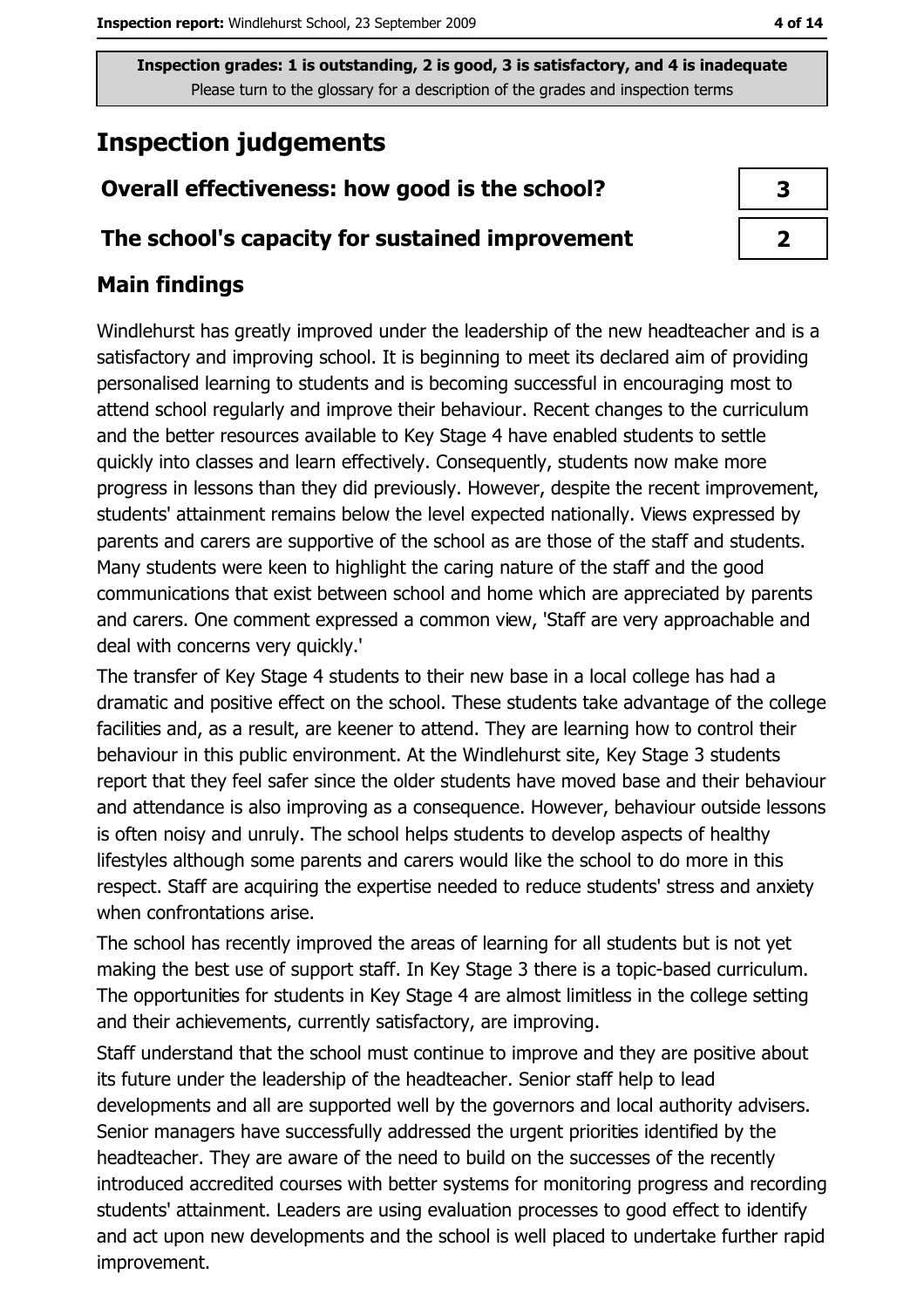The headteacher understands that teachers' use of assessment information to help set more meaningful targets for students in their individual education plans and in planning for lessons is inadequate. Teaching is satisfactory because lesson time is used well. Students show interest in their work and engage productively.

### What does the school need to do to improve further?

- Implement assessment strategies that provide clear information about students' . attainment and progress.
- Use assessment data better to plan lessons and when setting targets for students in  $\blacksquare$ their individual education plans..
- Ensure that more effective use is made of learning support assistants.  $\blacksquare$
- Improve students' behaviour outside of lessons in Key Stage 3.  $\blacksquare$
- Continue to set priorities through the school improvement plan and ensure that  $\blacksquare$ targets for improvement are as concise as possible.

## **Outcomes for individuals and groups of pupils**

Students arrive at Windlehurst at different stages and ages with different starting points. Students' learning and progress are improving rapidly. Most students make satisfactory progress as seen in their work and when observing their learning in lessons. Students achieve satisfactorily because they enjoy their work and behave well. They often make valuable contributions in lessons and appreciate the good relationships that exist with staff. They settle quickly and engage with learning, helped by the successful classroom control strategies. High levels of staffing on both sites ensure that students are supported but teachers have not yet fully understood how to direct learning support assistants to the best advantage of students.

The standard of students' work evident in lessons and in their work books is lower than is expected for students' ages but recently some Windlehurst students have obtained good grades at GCSE. A recent innovation is that most students in Key Stage 3 can now demonstrate achievement through the Unit Award Scheme. Many use a computer program to chart the development of their basic skills. Students with additional learning difficulties receive extra help with literacy and numeracy enabling them to achieve satisfactorily, in line with others. At the college, Key Stage 4 students can choose from a wide range of vocational and other courses. This is helping them to further their future economic well-being through the development of workplace skills.

Students feel safe and unthreatened on both school sites. There is very little bullying and they trust the adults to look after them and deal with any incidents quickly and effectively. The introduction of the social and emotional aspects of learning (SEAL) programme for the younger students is helping them to understand their emotional and behavioural difficulties and staff are using this new approach to enable students to learn about other aspects of health education. For example, during an assembly, all students were observed working cooperatively with adults on a quiz about healthy eating.

Students at both sites are demonstrating improved social skills and understanding of

3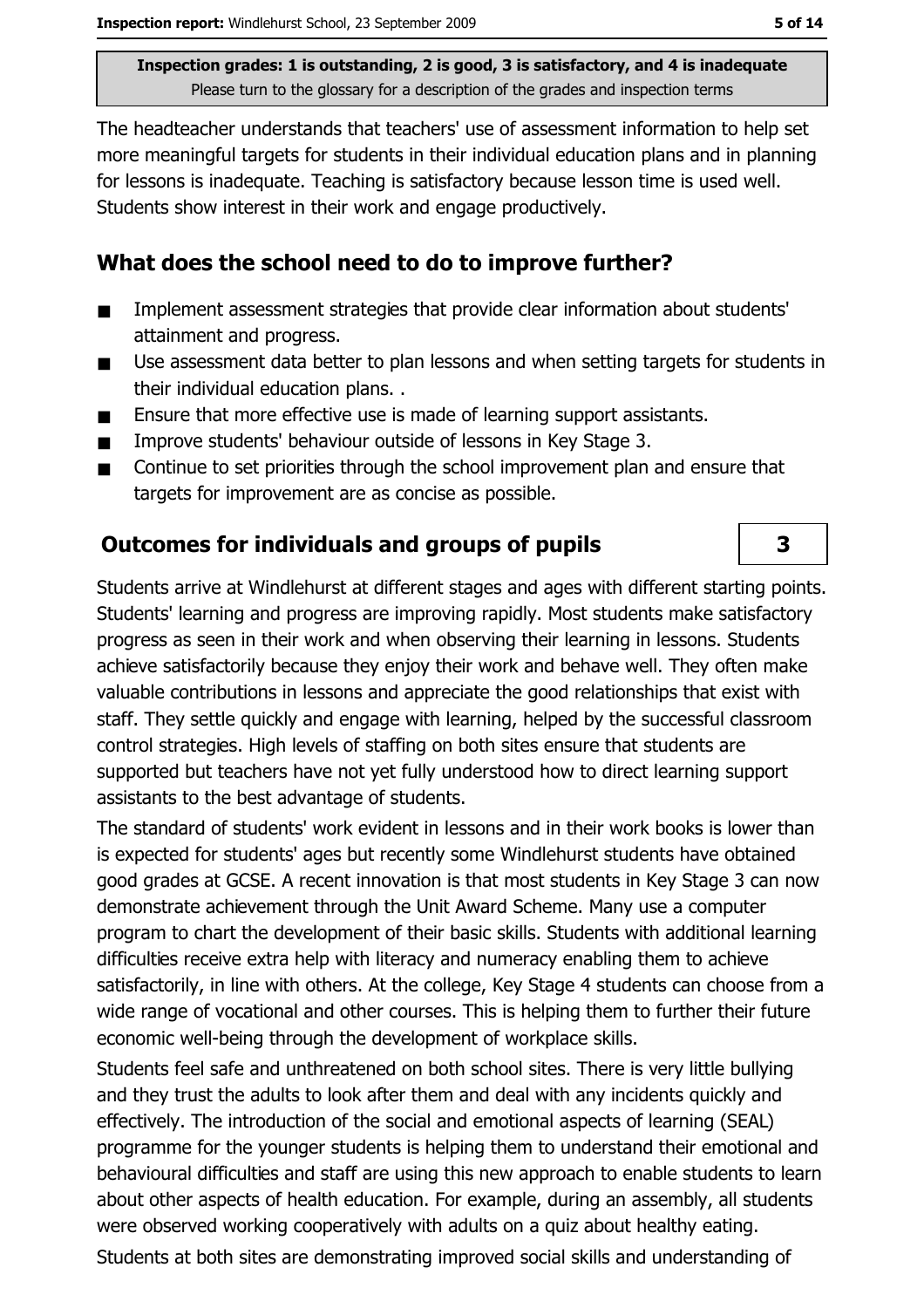others. This is because the recently introduced wider curriculum enables younger students to learn about other people, religions and cultural traditions. At the college, older students are learning to mix with a wide variety of different people.

Students have traditionally interacted well with the local community through regular events such as the Guide Dogs initiative. A periodical school newspaper is delivered to local residents as well as students' friends and families and it receives positive feedback from people living close to the school. Charitable events such as sending gifts to children in Romania enable students to consider other communities further from the school. Students understand more about different communities through the Key Stage 3 wider curriculum.

Attendance is satisfactory overall and for many students it is good. In the past too many students have been excluded but behaviour of older students has improved remarkably with the move to the college. At the Windlehust site, however, students' behaviour is too often unacceptable on corridors and in the playground.

| These are the grades for pupils' outcomes |  |
|-------------------------------------------|--|
|-------------------------------------------|--|

| Pupils' achievement and the extent to which they enjoy their learning                                                     |   |  |  |
|---------------------------------------------------------------------------------------------------------------------------|---|--|--|
| Taking into account:<br>Pupils' attainment <sup>1</sup>                                                                   | 4 |  |  |
| The quality of pupils' learning and their progress                                                                        | 3 |  |  |
| The quality of learning for pupils with special educational needs and/or<br>disabilities and their progress               | 3 |  |  |
| The extent to which pupils feel safe                                                                                      | 3 |  |  |
| <b>Pupils' behaviour</b>                                                                                                  | 3 |  |  |
| The extent to which pupils adopt healthy lifestyles                                                                       | 3 |  |  |
| The extent to which pupils contribute to the school and wider community                                                   |   |  |  |
| The extent to which pupils develop workplace and other skills that will<br>contribute to their future economic well-being | 3 |  |  |
| Taking into account:<br>Pupils' attendance <sup>1</sup>                                                                   | 3 |  |  |
| The extent of pupils' spiritual, moral, social and cultural development                                                   |   |  |  |

## How effective is the provision?

The grades for attainment and attendance are: 1 is high; 2 is above average; 3 is broadly average; and 4 is low.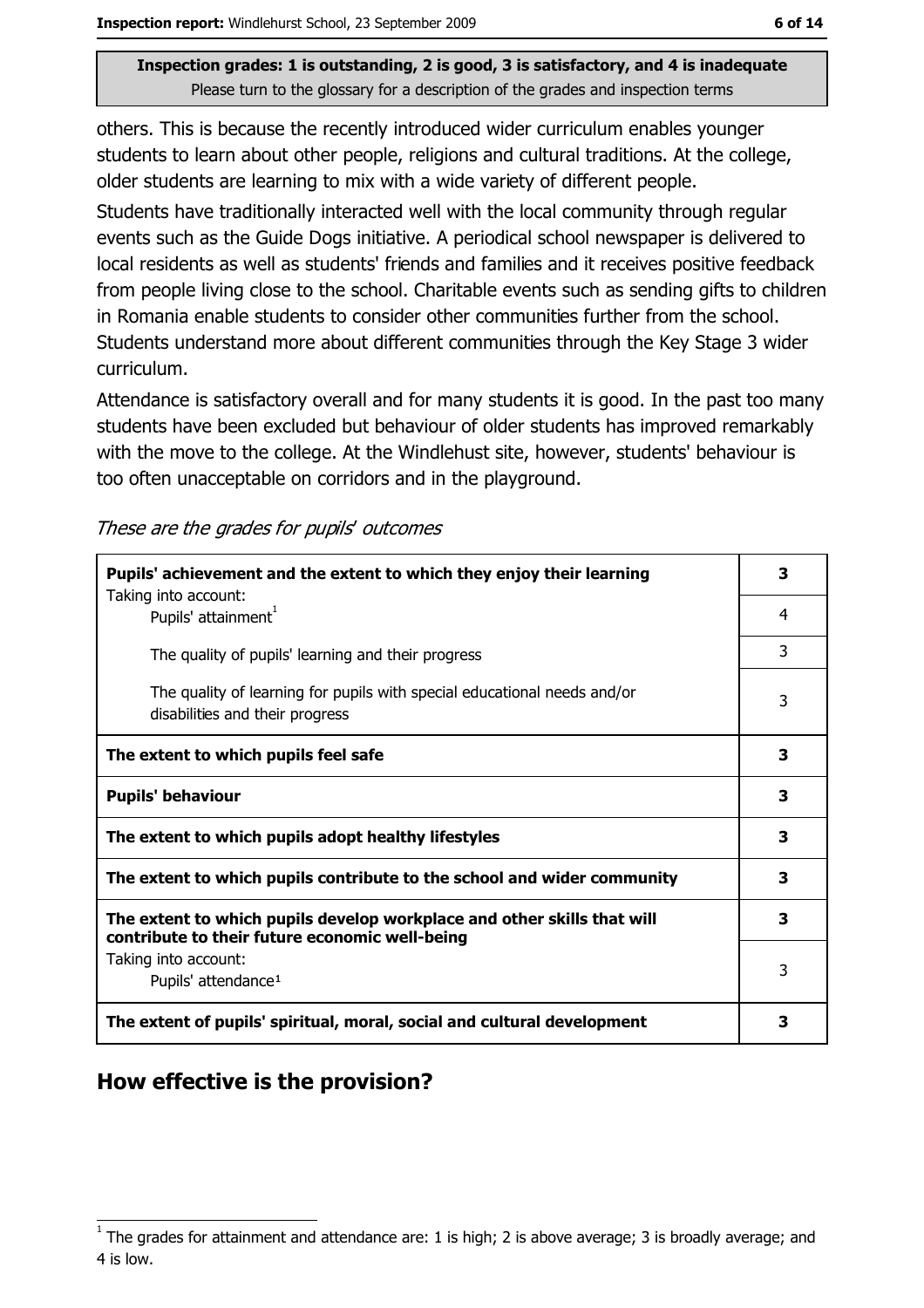Teaching is satisfactory because the adults have clear expectations about students' behaviour and engagement in class and relationships in classrooms are always good. During lessons the adults take care to ensure that students remain on task and make the best use of time. Teachers demonstrate good knowledge of the range of subjects they deliver and the small class sizes enable the adults to maintain close scrutiny of students' progress through effective use of question and answer. Some teachers use marking very effectively to help students understand how well they are doing and how to improve.

Overall, the use of assessment to support teaching and learning is inadequate. In the best lessons students are given clear information about the nature and purpose of tasks. The headteacher is urgently considering how to improve assessment processes but teachers lack assessment information that enables them to plan work more accurately to meet students' needs. The school has not yet standardised the use of individual learning targets for students and there are few systems for students to be able to evaluate their own progress or understand how to improve. In most lessons all students receive identical levels and styles of support from learning support assistants rather than having these planned to meet their individual needs.

The curriculum is satisfactory and is undergoing exciting redevelopment. Younger students now have an enrichment programme delivered through the wider curriculum and all have opportunities to learn in areas of personal interest while ensuring that literacy and numeracy skills are improved. Older students remain focused on the development of basic skills through, for example, the adult literacy and numeracy courses. However, a wide range of vocational and other options exist that lead to accreditation at entry level certificate and GCSE.

Despite recent additional funding and personnel, resources at the Windlehurst site remain unsatisfactory. Furthermore, the external fabric of the school building is in poor repair and does little to encourage students to respect and care for it.

Windlehurst provides satisfactory care, quidance and support to students and helps them as individuals through, for example, good liaisons with home and external agencies. All are provided with individual education plans that include targets for students. However, these are not well-enough focused and not reviewed frequently enough. The school works hard to encourage a small number of persistent absentees to attend and a home-school liaison officer is employed who works with social welfare officers and others to maintain and improve attendance.

The management of students' behaviour in lessons is better than was previously reported but staff have not yet successfully learnt how to manage it in corridors and around the school. Windlehurst is working towards reducing the incidence of exclusion and is aware that in the past it has been used too readily as a punishment.

These are the grades for the quality of provision

| The quality of teaching                   |  |
|-------------------------------------------|--|
| Taking into account:                      |  |
| The use of assessment to support learning |  |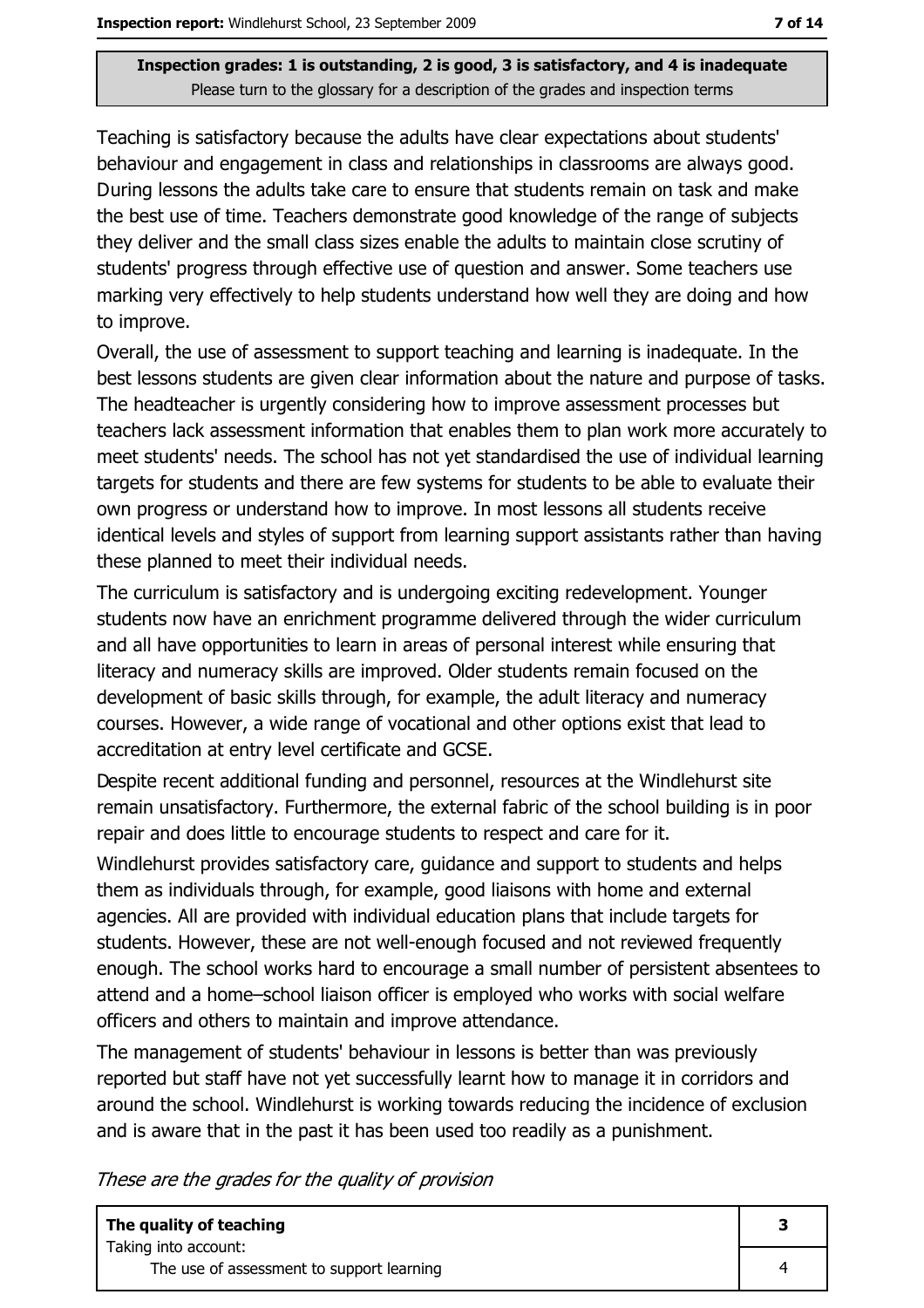| Inspection grades: 1 is outstanding, 2 is good, 3 is satisfactory, and 4 is inadequate<br>Please turn to the glossary for a description of the grades and inspection terms |   |  |
|----------------------------------------------------------------------------------------------------------------------------------------------------------------------------|---|--|
| The extent to which the curriculum meets pupils' needs, including, where<br>relevant, through partnerships                                                                 | 3 |  |
| The effectiveness of care, guidance and support                                                                                                                            | 3 |  |

#### How effective are leadership and management?

The headteacher, staff and governors work hard on behalf of all students and none is discriminated against. The school works effectively with parents and carers and ensures that as much regular contact is maintained as possible. There is a close and productive relationship with the local authority and this has provided support to the school that includes an executive headteacher to mentor the school headteacher. Additional experienced governors have also been introduced together with a liaison officer who was appointed to ensure good communications between the headteacher and governors.

Governors are active and effective in the life of the school and have the required skills and experience to help move the school forward. Governors have been careful to build productive relationships with the staff at all levels and they help ensure that all required safeguarding and child protection measures are in place. All necessary risk assessments and health and safety measures were satisfactory at the time of the inspection. Governors trust the vision and judgement of the new headteacher and are prepared to ask challenging questions of the school managers.

The headteacher has great ambition for the school and has already introduced significant and effective changes. While there remains much to do at Windlehurst, there is a renewed sense of purpose. The new leadership is committed to ensuring that students' standards of work and behaviour will continue to improve rapidly and the school is providing better direction to staff and raising expectations. Consequently, classroom standards are better and the outcomes enjoyed by students have improved. Senior managers work effectively with the headteacher in establishing the school's priorities for improvement. They have helped staff overcome resistance to change and engaged them productively and effectively in new partnerships such as with Stockport College. The senior team are tackling previously identified weaknesses through developing the community cohesion strategies contained within the wider curriculum and at the college.

The effectiveness of leadership and management in embedding ambition and  $\overline{2}$ driving improvement Taking into account:  $\overline{3}$ The leadership and management of teaching and learning The effectiveness of the governing body in challenging and supporting the school so that weaknesses are tackled decisively and statutory responsibilities  $\overline{2}$ met  $\overline{\mathbf{3}}$ The effectiveness of the school's engagement with parents and carers

These are the grades for leadership and management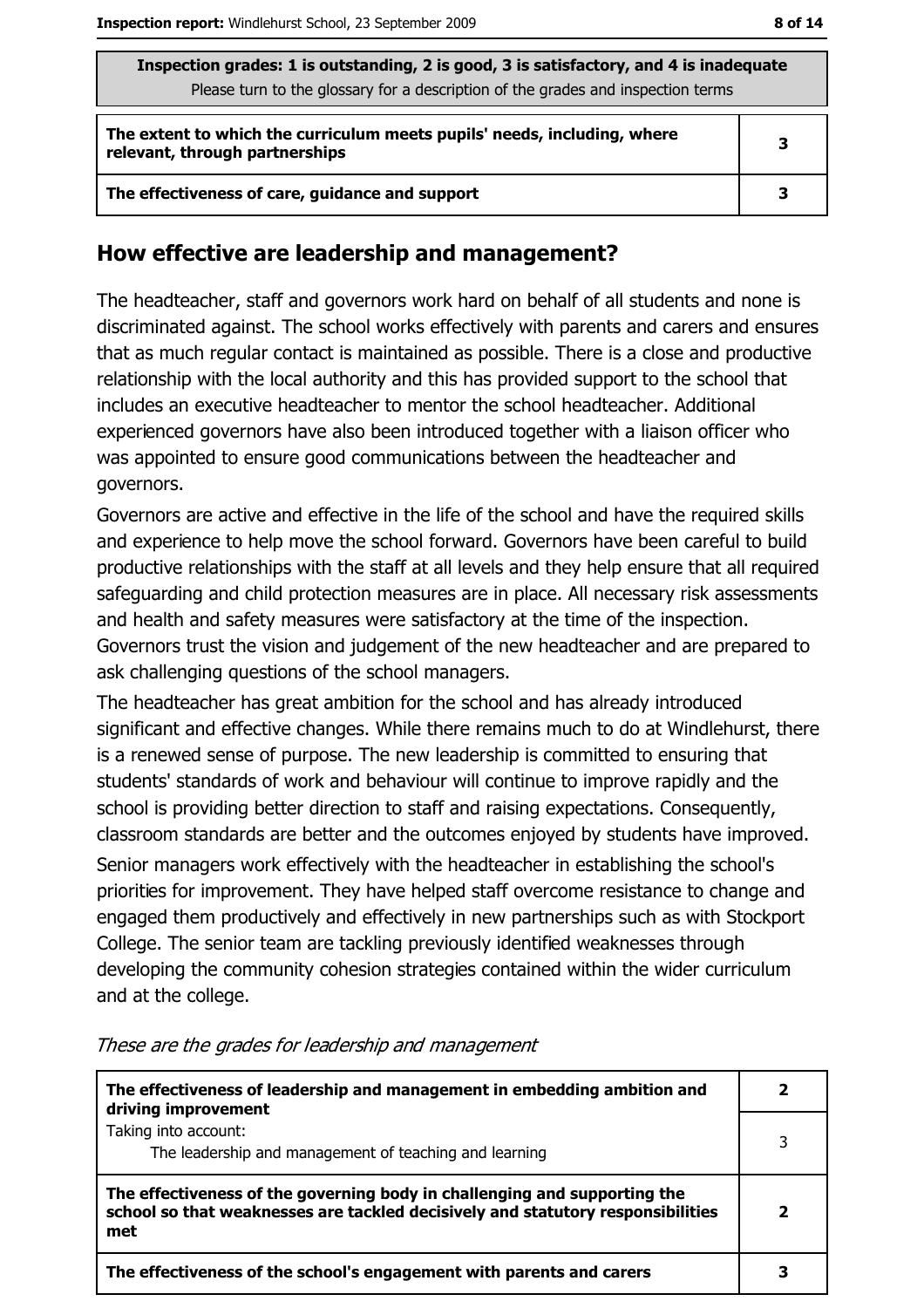| Inspection grades: 1 is outstanding, 2 is good, 3 is satisfactory, and 4 is inadequate<br>Please turn to the glossary for a description of the grades and inspection terms |   |
|----------------------------------------------------------------------------------------------------------------------------------------------------------------------------|---|
| The effectiveness of partnerships in promoting learning and well-being                                                                                                     | з |
| The effectiveness with which the school promotes equality of opportunity and<br>tackles discrimination                                                                     | 3 |
| The effectiveness of safeguarding procedures                                                                                                                               | 3 |
| The effectiveness with which the school promotes community cohesion                                                                                                        | 3 |
| The effectiveness with which the school deploys resources to achieve<br>value for money                                                                                    | 3 |

#### **Views of parents and carers**

Replies to the inspection questionnaire were received from just under one third of the students' parents and carers. The majority were pleased with the quality of education and care provided but very few comments were added. A small number thought that the school could do more to support students' healthy lifestyles and behaviour was not identified as a major concern at either of the school sites. The inspectors found students' behaviour and the extent to which they adopt healthy lifestyles to be satisfactory.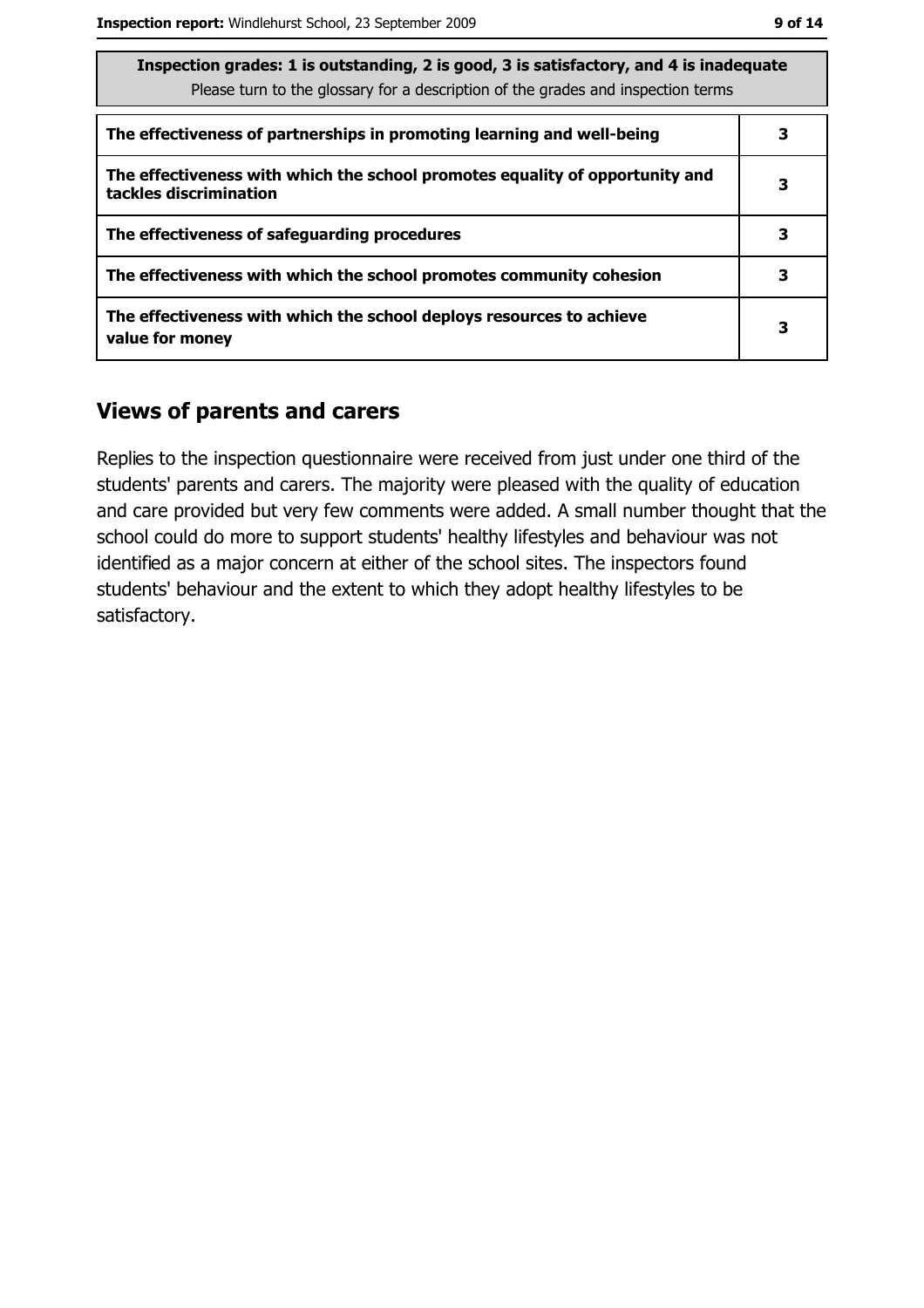#### Responses from parents and carers to Ofsted's questionnaire

Ofsted invited all the registered parents and carers of pupils registered at Windlehurst School to complete a questionnaire about their views of the school.

In the questionnaire, parents and carers were asked to record how strongly they agreed with 13 statements about the school.

The inspector received 8 completed questionnaires by the end of the on-site inspection. In total, there are 26 pupils registered at the school.

| <b>Statements</b>                                                                                                                                                                                                                                       |                | <b>Strongly</b><br><b>Agree</b> |                | <b>Disagree</b><br><b>Agree</b> |              |               |              | <b>Strongly</b><br>disagree |  |
|---------------------------------------------------------------------------------------------------------------------------------------------------------------------------------------------------------------------------------------------------------|----------------|---------------------------------|----------------|---------------------------------|--------------|---------------|--------------|-----------------------------|--|
|                                                                                                                                                                                                                                                         | <b>Total</b>   | $\frac{0}{0}$                   | <b>Total</b>   | $\frac{0}{0}$                   | <b>Total</b> | $\frac{0}{0}$ | <b>Total</b> | $\frac{0}{0}$               |  |
| My child enjoys school                                                                                                                                                                                                                                  | $\mathbf{1}$   | 13                              | $\overline{7}$ | 88                              | 0            | 0             | $\mathbf{0}$ | $\mathbf{0}$                |  |
| The school keeps my child<br>safe                                                                                                                                                                                                                       | $\overline{2}$ | 25                              | 6              | 75                              | 0            | 0             | 0            | $\mathbf 0$                 |  |
| The school informs me<br>about my child's progress                                                                                                                                                                                                      | 6              | 75                              | $\overline{2}$ | 25                              | 0            | 0             | 0            | $\mathbf 0$                 |  |
| My child is making enough<br>progress at this school                                                                                                                                                                                                    | 3              | 43                              | 3              | 43                              | $\mathbf{1}$ | 14            | 0            | 0                           |  |
| The teaching is good at this<br>school                                                                                                                                                                                                                  | 3              | 38                              | 5              | 63                              | 0            | 0             | 0            | $\mathbf 0$                 |  |
| The school helps me to<br>support my child's learning                                                                                                                                                                                                   | $\overline{4}$ | 50                              | 4              | 50                              | $\mathbf 0$  | 0             | 0            | 0                           |  |
| The school helps my child to<br>have a healthy lifestyle                                                                                                                                                                                                | $\mathbf{1}$   | 13                              | $\overline{7}$ | 88                              | $\mathbf 0$  | 0             | 0            | $\mathbf 0$                 |  |
| The school makes sure that<br>my child is well prepared for<br>the future (for example<br>changing year group,<br>changing school, and for<br>children who are finishing<br>school, entering further or<br>higher education, or<br>entering employment) | 3              | 43                              | 3              | 43                              | $\mathbf 0$  | 0             | 1            | 14                          |  |
| The school meets my child's<br>particular needs                                                                                                                                                                                                         | 3              | 38                              | 4              | 50                              | $\mathbf{1}$ | 13            | 0            | $\mathbf 0$                 |  |
| The school deals effectively<br>with unacceptable behaviour                                                                                                                                                                                             | 4              | 50                              | $\overline{4}$ | 50                              | $\mathbf 0$  | 0             | 0            | $\mathbf 0$                 |  |
| The school takes account of<br>my suggestions and<br>concerns                                                                                                                                                                                           | 4              | 50                              | 3              | 38                              | $\mathbf 0$  | 0             | $\mathbf{1}$ | 13                          |  |
| The school is led and<br>managed effectively                                                                                                                                                                                                            | $\overline{4}$ | 50                              | 3              | 38                              | $\mathbf{1}$ | 13            | $\mathbf 0$  | $\mathbf 0$                 |  |
| Overall, I am happy with my<br>child's experience at this<br>school                                                                                                                                                                                     | $\overline{4}$ | 50                              | $\overline{4}$ | 50                              | $\pmb{0}$    | 0             | $\mathbf 0$  | $\mathbf 0$                 |  |

The table above summarises the responses that parents and carers made to each statement. The percentages indicate the proportion of parents and carers giving that response out of the total number of completed questionnaires. Where one or more parents and carers chose not to answer a particular question, the percentages will not add up to 100%.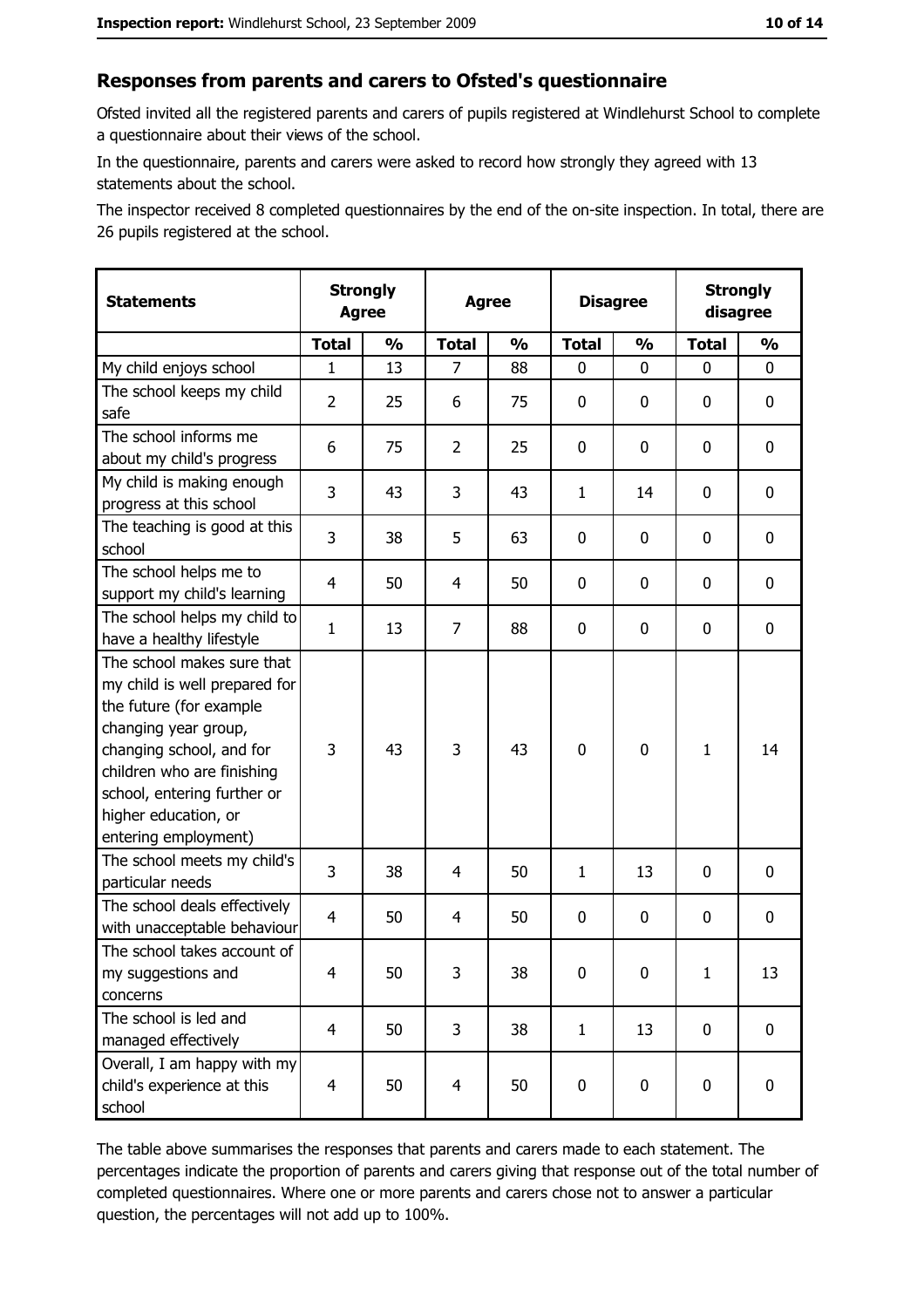# Glossary

| Grade   | <b>Judgement</b> | <b>Description</b>                                                                                                                                                                                                               |
|---------|------------------|----------------------------------------------------------------------------------------------------------------------------------------------------------------------------------------------------------------------------------|
| Grade 1 | Outstanding      | These features are highly effective. An oustanding<br>school provides exceptionally well for its pupils' needs.                                                                                                                  |
| Grade 2 | Good             | These are very positive features of a school. A school<br>that is good is serving its pupils well.                                                                                                                               |
| Grade 3 | Satisfactory     | These features are of reasonable quality. A satisfactory<br>school is providing adequately for its pupils.                                                                                                                       |
| Grade 4 | Inadequate       | These features are not of an acceptable standard. An<br>inadequate school needs to make significant<br>improvement in order to meet the needs of its pupils.<br>Ofsted inspectors will make further visits until it<br>improves. |

## What inspection judgements mean

### Overall effectiveness of schools inspected between September 2007 and July 2008

|                       | Overall effectiveness judgement (percentage of<br>schools) |      |                     |                   |  |
|-----------------------|------------------------------------------------------------|------|---------------------|-------------------|--|
| <b>Type of school</b> | <b>Outstanding</b>                                         | Good | <b>Satisfactory</b> | <b>Inadequate</b> |  |
| Nursery schools       | 39                                                         | 58   | 3                   | 0                 |  |
| Primary schools       | 13                                                         | 50   | 33                  | 4                 |  |
| Secondary schools     | 17                                                         | 40   | 34                  | 9                 |  |
| Sixth forms           | 18                                                         | 43   | 37                  | $\overline{2}$    |  |
| Special schools       | 26                                                         | 54   | 18                  | $\overline{2}$    |  |
| Pupil referral units  | 7                                                          | 55   | 30                  | 7                 |  |
| All schools           | 15                                                         | 49   | 32                  | 5                 |  |

New school inspection arrangements were introduced on 1 September 2009. This means that inspectors now make some additional judgements that were not made previously.

The data in the table above were reported in The Annual Report of Her Majesty's Chief Inspector of Education, Children's Services and Skills 2007/08.

Percentages are rounded and do not always add exactly to 100. Secondary school figures include those that have sixth forms, and sixth form figures include only the data specifically for sixth form inspection judgements.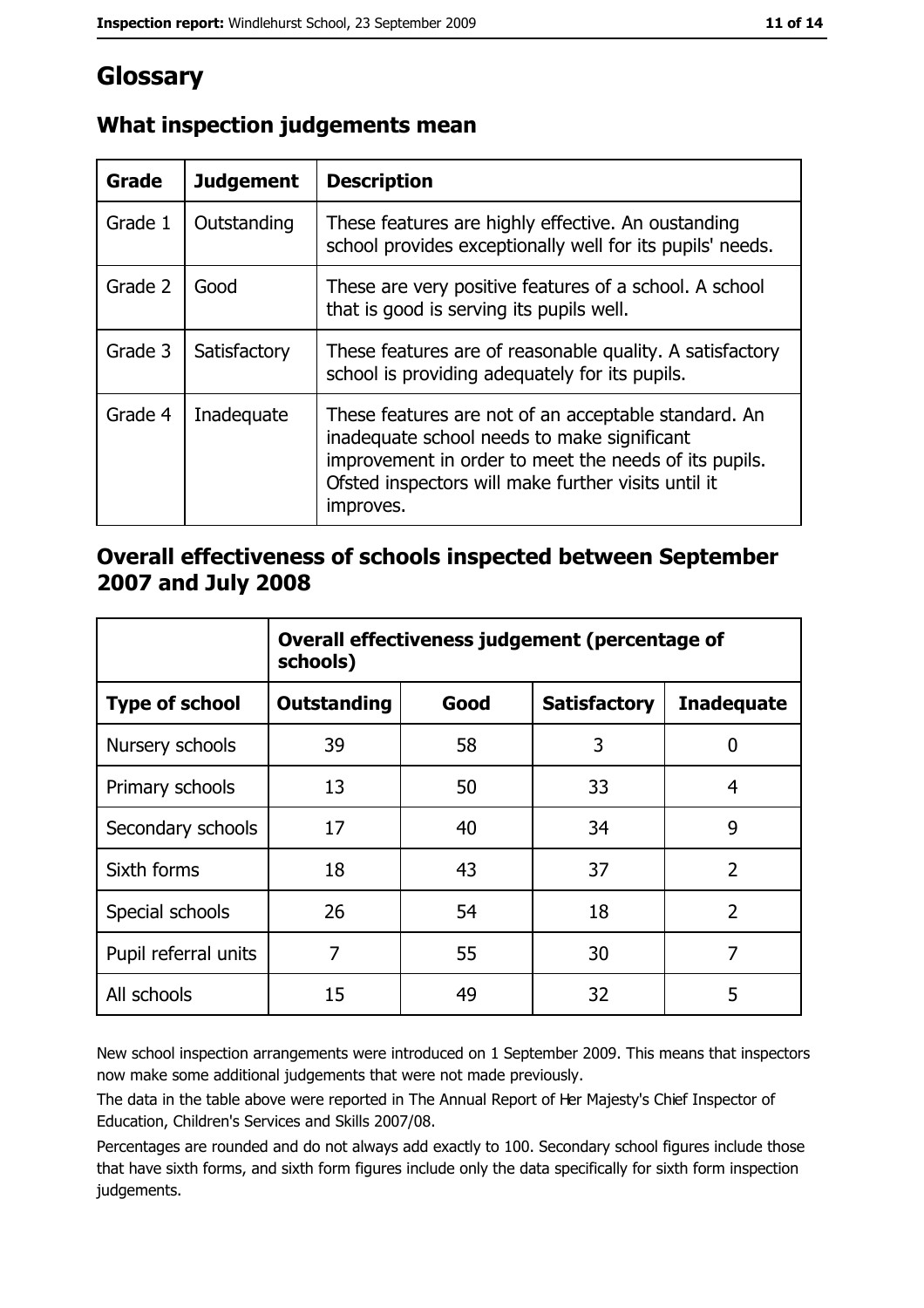# **Common terminology used by inspectors**

| Achievement:                  | the progress and success of a pupil in<br>their learning, development or training.                                                                                                                                                                                                                           |
|-------------------------------|--------------------------------------------------------------------------------------------------------------------------------------------------------------------------------------------------------------------------------------------------------------------------------------------------------------|
| Attainment:                   | the standard of the pupils' work shown by<br>test and examination results and in<br>lessons.                                                                                                                                                                                                                 |
| Capacity to improve:          | the proven ability of the school to<br>continue improving. Inspectors base this<br>judgement on what the school has<br>accomplished so far and on the quality of<br>its systems to maintain improvement.                                                                                                     |
| Leadership and management:    | the contribution of all the staff with<br>responsibilities, not just the headteacher,<br>to identifying priorities, directing and<br>motivating staff and running the school.                                                                                                                                |
| Learning:                     | how well pupils acquire knowledge,<br>develop their understanding, learn and<br>practise skills and are developing their<br>competence as learners.                                                                                                                                                          |
| <b>Overall effectiveness:</b> | inspectors form a judgement on a school's<br>overall effectiveness based on the findings<br>from their inspection of the school. The<br>following judgements, in particular,<br>influence what the overall effectiveness<br>judgement will be.                                                               |
|                               | The school's capacity for sustained<br>improvement.<br>Outcomes for individuals and groups<br>of pupils.<br>The quality of teaching.<br>The extent to which the curriculum<br>meets pupil's needs, including where<br>relevant, through partnerships.<br>The effectiveness of care, guidance<br>and support. |
| Progress:                     | the rate at which pupils are learning in<br>lessons and over longer periods of time. It<br>is often measured by comparing the<br>pupils' attainment at the end of a key<br>stage with their attainment when they<br>started.                                                                                 |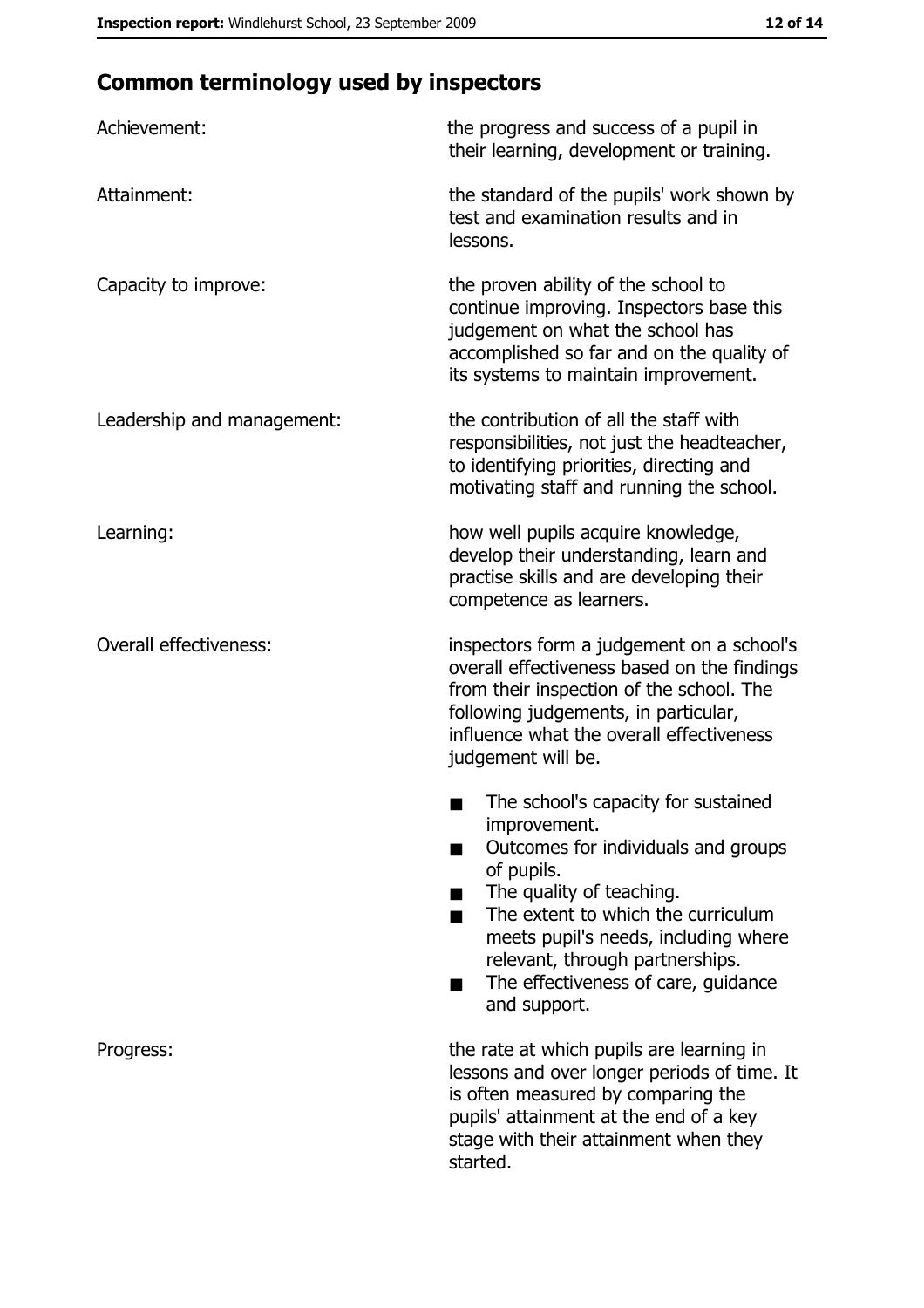This letter is provided for the school, parents and carers to share with their children. It describes Ofsted's main findings from the inspection of their school.



Inspection of Windlehurst School, Stockport, SK6 7HZ

Thank you for making me so welcome when I visited you at the school and the college. I very much enjoyed meeting you and was impressed with those who talked to me. Most of you were a credit to yourselves and to the school.

These are some of the things I found out from listening to you, talking with your teachers, reading the questionnaires from your parents and carers and watching your lessons.

Windlehurst School is a satisfactory school which cares about you and wants you to succeed.

You think a lot of the adults who teach you and you respect them.

Your behaviour in lessons is good but it could be much better in the corridors and on the playground at Windlehurst.

You and the adults that teach you are excited by the changes occurring at Windlehurst and at the college.

The headteacher is determined to make even more changes to make the school better for everyone.

I have asked the school to work on the following areas.

Develop a system that provides clear information about your progress of learning and attainment.

Get the teachers to use this information when planning so that work in lessons can be more effectively matched to your abilities.

Make sure that better use is made of the learning support assistants.

Improve your behaviour outside of lessons in Key Stage 3.

Make sure that the school's targets for improvement are as concise as possible.